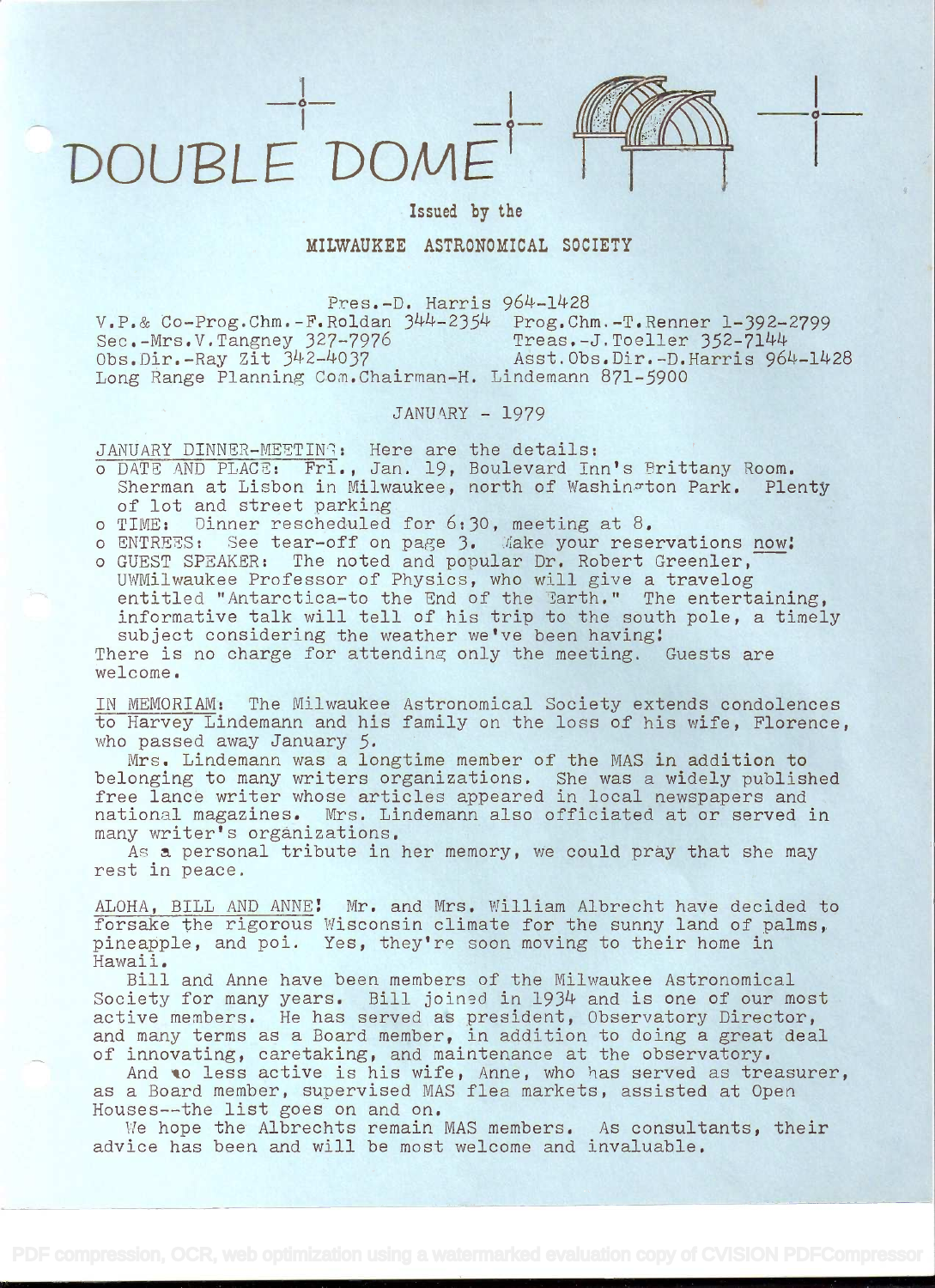HAVE TELESCOPE, WILL TRAVEL! Well, even if you don't have one, you can still enjoy the July 27-29 weekend at Mauthe Lake in the Kettle oraine State Forest area. Enjoy the dark sky and horizon to

horizon viewing!<br>All MAS members received a special flyer along with the December<br>Double-Dome. If you've mislaid it or would like another copy, call<br>933-3052. It has a map and gives complete regulations and details. But reserve a site now! Pick up a reservation form at the January meeting or call Ray Zit at  $342-4037$ .

26" TELESCOPE REPORT: This month's report will be given at the<br>January Dinner-Meeting. Members unable to attend will be given<br>full details in the February Double-Dome. All your editor can say<br>for now is that the news is go Make it payable to the Milwaukee Astronomical Society.

FOR SALE: 2.4" refractor complete with equitorial mount, slow<br>motion controls, setting circles, 5 eyepieces, 2 Barlows, star<br>diagonal, sun diagonal, 8 filters, erecting prism, and sun project-<br>ing screen. All these items f

FOR SALE: Two (2) telescopes. 6" f/8. Brand new, never used Criterion RV-6. \$240 or best offer. 4" f/7 reflector, 7 months old. Good beginner's 'scope. \$55. Please call Richard Smrcina at  $545-3734$ .

WANT AD SPACE IS AVAILABLE if you want to buy, sell, or trade astronomical items. The ad will be run once; you may request reruns. There is no charge. Call LeRoy Simandl at 933-3052 after 6 p.m.

NEW MEMBERS! The Milwaukee Astronomical Society is proud to introduce seven new members:

William Bergeron, West Allis; Jerome Gentz, Greenfield;<br>James, Dorothy, Corrine, and Jay Ruediger, Muskego;<br>Roger Wong, Glendale.

BOARD MEETING: The Board of Directors will meet Fri., Jan. 26, at the home of Ray Zit, 3844 W. Park Hill Av., Milwaukee, at 7:30 p.m. Wives are welcome.

NEW HISTORIAN: As MAS historian, Mr. William Konig will collect<br>and compile documents, photos, and memorabilia as well as record<br>events concerning the history of the society. This position was<br>formerly held by Mrs. Ray Bal